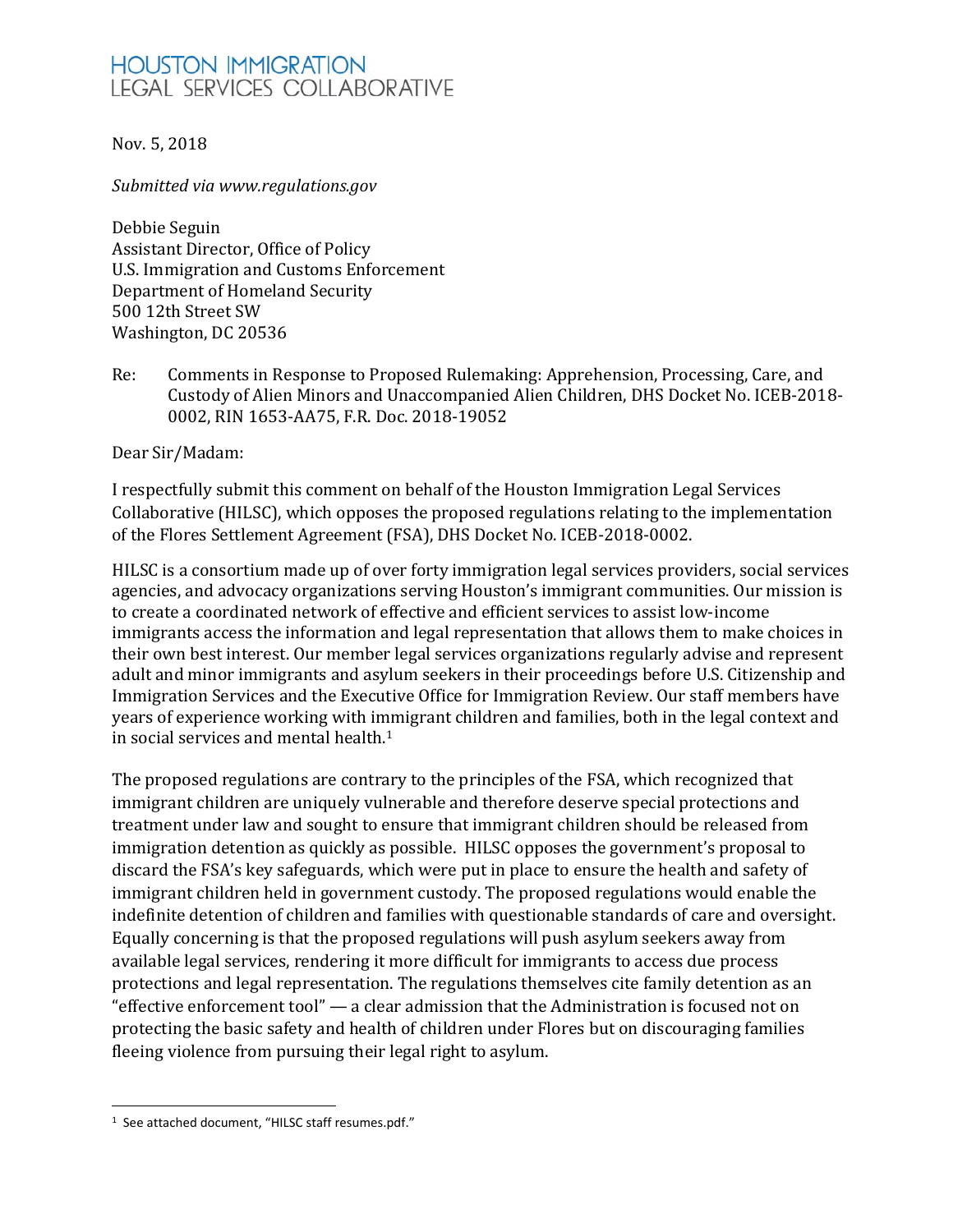# Detention is Harmful to the Health of Immigrant Children

The FSA states that the government must release a minor "without unnecessary delay" and calls for releasing children from immigration detention within days. The FSA is built on the principle that long-term detention is harmful to children, but the proposed regulations would lead to the indefinite detention of children by detaining them with their parents throughout the pendency of removal proceedings. This means that children would be detained for several months and even years – far longer than envisioned by the FSA.

Detention – even for a short period of time – is traumatizing to children and has proven deleterious, long-lasting effects on the mental health and physical well-being of children. The American Academy of Pediatrics issued a policy statement in 2017 stating that immigrant and refugee children should be treated with dignity and respect, and not placed in settings that fail to meet basic standards for children's physical and mental health or expose them to additional risk, fear and trauma. The American Academy of Pediatrics urged that children should never be detained or separated from a parent unless a competent family court makes that determination.[2](#page-1-0)

Research has confirmed that "children forced to spend time behind bars—enduring the trauma, stress, and uncertainty of detainment—see lasting consequences, even if they are with their parents."[3](#page-1-1) Children who are detained are more likely to experience anxiety, depression, recurrent nightmares, psychological distress, and post-traumatic stress disorder which manifests physically as weight loss, gastrointestinal issues, inability to sleep, and signs of regression in their cognitive skills. Furthermore, medical experts have found that detention can have life-long consequences for a child's academic, economic, and social development.<sup>[4](#page-1-2)</sup> When young children endure trauma or prolonged periods of stress their bodies are flooded with hormones that can alter brain architecture and disrupt other aspects of healthy development. [5](#page-1-3)

Even if families are detained together, children continue to suffer the traumatizing effects of detention. Research has consistently shown that a child's mental health and well-being is tied to that of their parent or caregiver.[6](#page-1-4) Detained asylum seekers have high incidence of trauma, depression, and anxiety. One study found that more than three fourths of detained adult asylum seekers were clinic[a](#page-1-5)lly depressed, two thirds were clinically anxious, and one third had symptoms of PTSD. <sup>7</sup> The trauma of parents also affects their children's mental health and physical well-being.

<span id="page-1-0"></span> <sup>2</sup> "Detention of Immigrant Children," Policy Statement from the American Academy of Pediatrics in *Pediatrics* Volume 139, Issue 5, May 2017, available a[t http://pediatrics.aappublications.org/content/early/2017/03/09/peds.2017-0483,](http://pediatrics.aappublications.org/content/early/2017/03/09/peds.2017-0483) and attached to this comment as "AAP Policy Statement Detention of Immigrant Children.pdf."

<span id="page-1-1"></span><sup>3</sup> Trump's Family Incarceration Policy Threatens Healthy Child Development, Center for American Progress, (July 12, 2018), available at[: https://www.americanprogress.org/issues/early-childhood/reports/2018/07/12/453378/trumps-family](https://www.americanprogress.org/issues/early-childhood/reports/2018/07/12/453378/trumps-family-incarceration-policy-threatens-healthy-child-development)[incarceration-policy-threatens-healthy-child-development,](https://www.americanprogress.org/issues/early-childhood/reports/2018/07/12/453378/trumps-family-incarceration-policy-threatens-healthy-child-development) and attached here as "Policy\_Threatens\_Child\_Development.pdf"

<span id="page-1-2"></span><sup>4</sup> Family Detention: The Harmful Impact on Children, First Focus Center for the Children of Immigrants (December 2015), at: [https://firstfocus.org/wp-content/uploads/2015/07/Family-Detention.pdf,](https://firstfocus.org/wp-content/uploads/2015/07/Family-Detention.pdf) here as "Family\_Detention\_Harmful\_Impact.pdf" <sup>5</sup> Excessive Stress Disrupts the Architecture of the Developing Brain, Center on the Developing Child at Harvard University (January 2014), available at[: https://developingchild.harvard.edu/wp-](https://developingchild.harvard.edu/wp-content/uploads/2005/05/Stress_Disrupts_Architecture_Developing_Brain-1.pdf)

<span id="page-1-4"></span><span id="page-1-3"></span>[content/uploads/2005/05/Stress\\_Disrupts\\_Architecture\\_Developing\\_Brain-1.pdf.](https://developingchild.harvard.edu/wp-content/uploads/2005/05/Stress_Disrupts_Architecture_Developing_Brain-1.pdf) <sup>6</sup> Maternal Depression Can Undermine the Development of Young Children, Center on the Developing Child at Harvard University (2009), at[: https://developingchild.harvard.edu/resources/maternal-depression-can-undermine-the-development-of-young-children.](https://developingchild.harvard.edu/resources/maternal-depression-can-undermine-the-development-of-young-children)

<span id="page-1-5"></span><sup>&</sup>lt;sup>7</sup> "Bill C-4: The impact of detention and temporary status on asylum seekers' mental health," Brief for submission to the House of Commons Committee on Bill C-4 (January 2012), attached hereto as "Imapact detention on asylumseekers.pdf."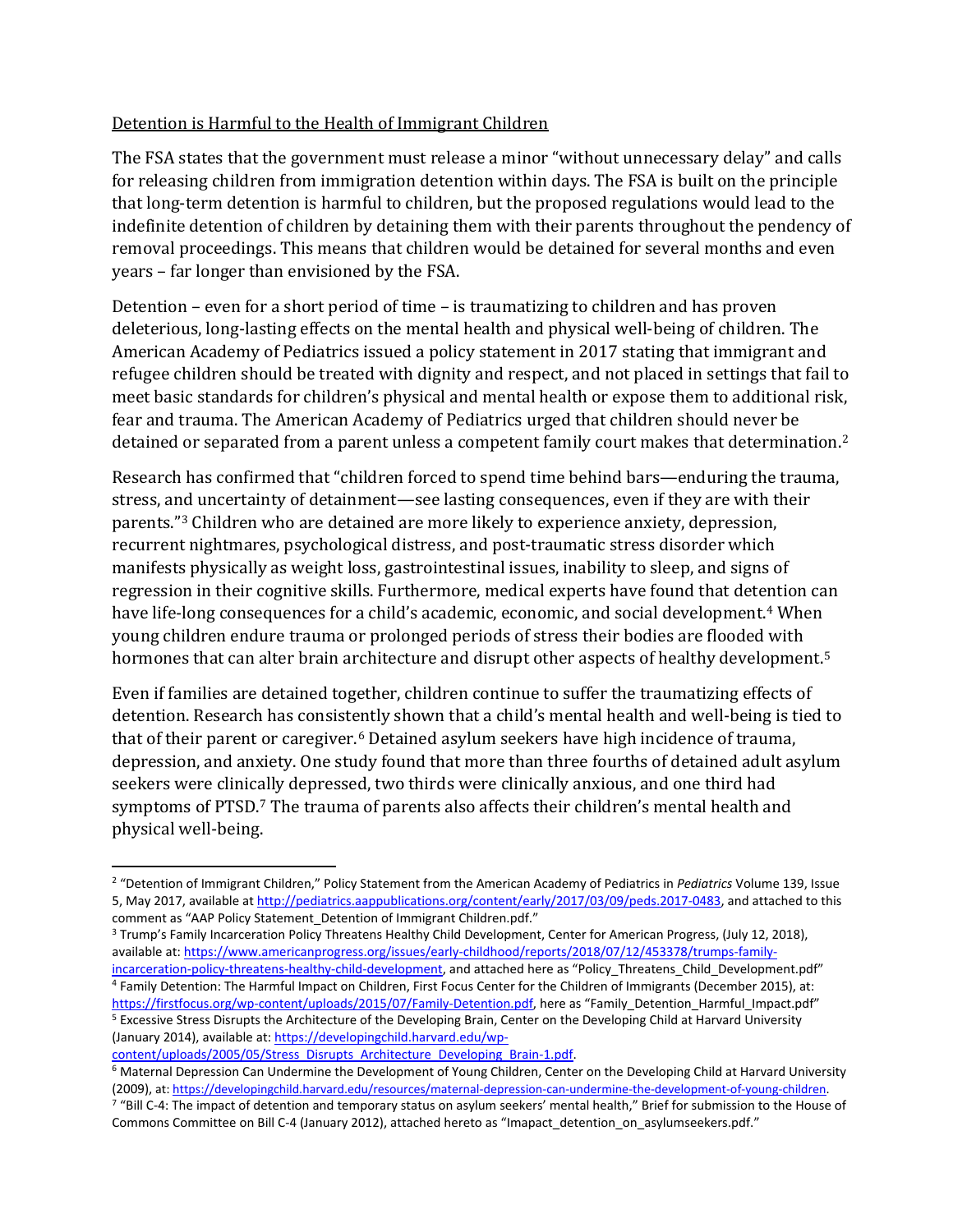This long-lasting damage to children occurs even when children spend a short amount of time in detention. Numerous studies have shown that any detention of immigrant families is damaging to children as well as their parents, even short period of detention. One recent study found that detention of families for just under two weeks was "acutely stressful" for children – with symptoms mirroring those of children detained for much longer periods of time, leading to a finding that "any incarceration, even under relatively safe conditions, is [da](#page-2-0)maging for immigrant children, especially those with high levels of previous trauma exposure."8

The proposed standards would undermine existing child protections and place children's physical and mental health at risk. Allowing the indefinite detention of children and families is unacceptable.

### Removal of State Licensing Requirements will lead to longer detention times

The proposed regulation would remove the oversight of Department of Homeland Security (DHS) detention facilities holding children by removing the requirement of state licensing, in contravention of the FSA. The FSA requires that children be released "without unnecessary delay" to their parents and relatives or, if that is not possible, to a program licensed by a state child welfare agency program. By lifting the FSA requirement to house minors in state-licensed residential facilities, the proposed rule would allow and facilitate the detention of families for longer periods of time.

This proposed regulation would allow the government to avoid the 20-day detention stay limit when children are held in unlicensed family detention centers by rubberstamping licensure documents. The motivation for this provision is clear: in a statement, Homeland Security Secretary Kirstjen Nielsen said "legal loopholes" prevent her department from "appropriately detain[ing] and promptly remov[ing]" families.<sup>[9](#page-2-1)</sup> The government's purpose in pursuing selflicensing is not to improve safety and care of the minors it detains, but rather to remove what the government sees as an "impediment" to the indefinite detention of families.

By lengthening the amount of time that immigrants can remain in detention, private prison companies stand to profit, which should not be motivating factor for these regulations. In May 2017, the Texas legislature considered a bill that would have licensed the two family detention centers in Texas – Karnes and Dilley – as childcare facilities by waiving any standards the agency deemed necessary to license the facilities, including letting children share rooms with unrelated adults. This would have permitted the detention of families over the 20-day limit, to the benefit of the private prison companies who house families. In fact, the bill was written by a lobbyist paid by GEO group.[10](#page-2-2) 

<span id="page-2-0"></span> <sup>8</sup> Family Detention: Still Happening, Still Damaging, Human Rights First (October 2015), at[: http://www.humanrightsfirst.org/](http://www.humanrightsfirst.org/%20sites/default/files/HRF-family-detention-still-happening.pdf)  [sites/default/files/HRF-family-detention-still-happening.pdf,](http://www.humanrightsfirst.org/%20sites/default/files/HRF-family-detention-still-happening.pdf) attached as "Family\_Detention\_still\_happening.pdf"

<span id="page-2-1"></span><sup>9</sup> Trump administration to circumvent court limits on detention of child migrants, Washington Post (September 6, 2018), available at: [https://www.washingtonpost.com/world/national-security/trump-administration-to-circumvent-court-limits-on-detention-of](https://www.washingtonpost.com/world/national-security/trump-administration-to-circumvent-court-limits-on-detention-of-child-migrants/2018/09/06/181d376c-b1bd-11e8-a810-4d6b627c3d5d_story.html)[child-migrants/2018/09/06/181d376c-b1bd-11e8-a810-4d6b627c3d5d\\_story.html.](https://www.washingtonpost.com/world/national-security/trump-administration-to-circumvent-court-limits-on-detention-of-child-migrants/2018/09/06/181d376c-b1bd-11e8-a810-4d6b627c3d5d_story.html)

<span id="page-2-2"></span><sup>&</sup>lt;sup>10</sup> Private Prison Corporation Wrote Texas Bill Extending How Long Immigrant Children Can Be Detained, The Intercept (May 2, 2017), available at[: https://theintercept.com/2017/05/02/private-prison-corporation-wrote-texas-bill-extending-how-long](https://theintercept.com/2017/05/02/private-prison-corporation-wrote-texas-bill-extending-how-long-immigrant-children-can-be-detained/)[immigrant-children-can-be-detained/](https://theintercept.com/2017/05/02/private-prison-corporation-wrote-texas-bill-extending-how-long-immigrant-children-can-be-detained/)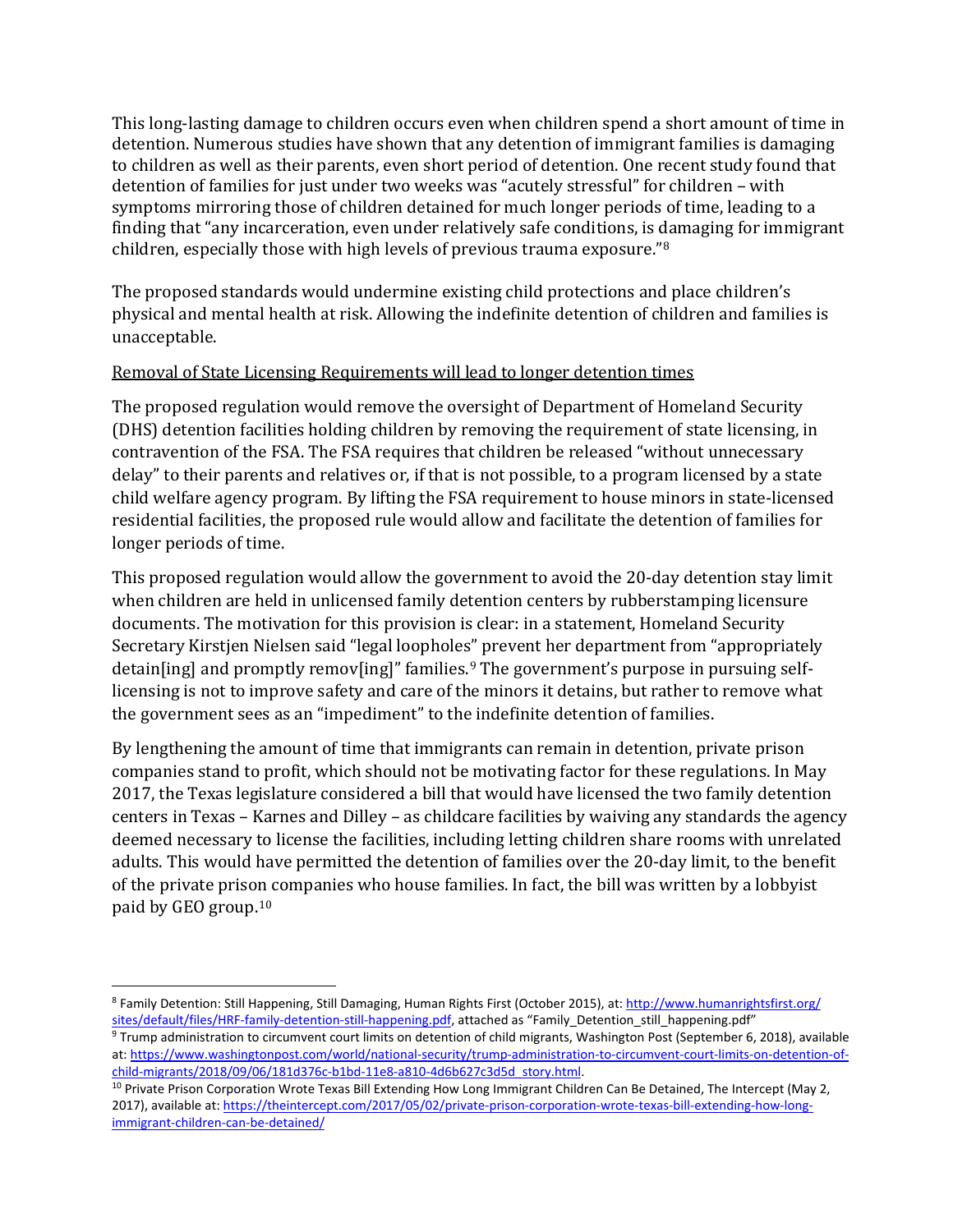GEO Group previously told its investors that attaining licensure for its Karnes County family detention facility would allow it to detain children for longer periods of time, saying: "Presently, the center operates as a short-term processing facility and this licensing process will allow for longer lengths of stay."<sup>[11](#page-3-0)</sup> Private prison companies paid Texas lobbyists \$220,000 to \$480,000 in 2017 and paid to advocate in the Texas legislature during the past session.<sup>[12](#page-3-1)</sup> Companies like GEO Group have a lot to gain from the expansion of family detention – the family detention center in Karnes generates about \$55 million a year in profit for Geo Group.<sup>13</sup>

Ultimately, the bill died in the Texas House, likely due to the incredible opposition to the bill, which worried that the bill was a "profit-making scheme" which would cause severe harm to children and families if passed.[14](#page-3-3)

### Removal of State Licensing Requirements will lead to more abuses

The proposed regulations would avoid the requirement of state licensing for facilities that house children with their parents through the self-licensing of any family residential center. This selflicensure is insufficient to ensure compliance with basic standards of care and custody of children. DHS has demonstrated time after time that it lacks the impartiality, expertise, and ability to ensure the basic safety and health of people it detains.

Having state licensing is important to ensure that facilities are investigated, and violations are brought to light. Texas State health regulators documented roughly 150 standards violations at more than a dozen Southwest Key migrant children shelters across Texas[.15](#page-3-4) These violations include children left unsupervised and harming themselves, staff members belittling children and shoving them, keeping kids in un-airconditioned rooms in hot weather, and improper medical care from withholding care to improper care.[16](#page-3-5) In the past five years, police have responded to at least 125 calls reporting sex offenses at shelters in Texas that primarily serve immigrant children; though psychologists say that such records likely undercount the problems because many immigrant children do not report abuse for fear of affecting their immigration cases.[17](#page-3-6)

<span id="page-3-0"></span> <sup>11</sup> Private Prison Companies' Plan to License "Baby Jails" Fails in Texas Legislature, Prison Legal News (September 2017), at: [www.prisonlegalnews.org/news/2017/aug/30/private-prison-companies-plan-license-baby-jails-fails-texas-legislature/](http://www.prisonlegalnews.org/news/2017/aug/30/private-prison-companies-plan-license-baby-jails-fails-texas-legislature/) <sup>12</sup> *Id*.

<span id="page-3-2"></span><span id="page-3-1"></span><sup>&</sup>lt;sup>13</sup> Bill to License 'Baby Jails' as Child Care Facilities Clears First Legislative Hurdle, Texas Observer (April 26, 2017), available at: [www.texasobserver.org/family-detention-baby-jails-texas/](http://www.texasobserver.org/family-detention-baby-jails-texas/)

<span id="page-3-3"></span><sup>&</sup>lt;sup>14</sup> State Rep. John Raney's family detention center bill dies in Texas House, The Eagle (May 14, 2017), available at: [www.theeagle.com/news/local/state-rep-john-raney-s-family-detention-center-bill-dies/article\\_fc674e84-b8e2-54b2-8b10-](http://www.theeagle.com/news/local/state-rep-john-raney-s-family-detention-center-bill-dies/article_fc674e84-b8e2-54b2-8b10-97b5a6b5699c.html) [97b5a6b5699c.html;](http://www.theeagle.com/news/local/state-rep-john-raney-s-family-detention-center-bill-dies/article_fc674e84-b8e2-54b2-8b10-97b5a6b5699c.html) and Death of 'Baby Jails' Bill a Win for Immigrant Families, Texas Observer (May 26, 2017), available at: [www.texasobserver.org/death-baby-jails-bill-win-immigrant-families/](http://www.texasobserver.org/death-baby-jails-bill-win-immigrant-families/)

<span id="page-3-4"></span><sup>15</sup> Texas has found 150 health violations at migrant children shelters, San Antonio Express News (June 9, 2018), available at: [www.expressnews.com/news/local/politics/article/Texas-has-found-150-health-violations-at-migrant-12979471.php](http://www.expressnews.com/news/local/politics/article/Texas-has-found-150-health-violations-at-migrant-12979471.php)

<span id="page-3-5"></span><sup>&</sup>lt;sup>16</sup> *Id*; and Handcuffs, assaults, and drugs called 'vitamins': Children allege grave abuse at migrant detention facilities, CNN (June 21, 2018), at: [www.cnn.com/2018/06/21/us/undocumented-migrant-children-detention-facilities-abuse-invs/index.html](http://www.cnn.com/2018/06/21/us/undocumented-migrant-children-detention-facilities-abuse-invs/index.html)

<span id="page-3-6"></span><sup>&</sup>lt;sup>17</sup> Immigrant Youth Shelters: "If You're a Predator, It's a Gold Mine," ProPublica (July 27, 2018), available at: [https://www.propublica.org/article/immigrant-youth-shelters-sexual-abuse-fights-missing-children.](https://www.propublica.org/article/immigrant-youth-shelters-sexual-abuse-fights-missing-children)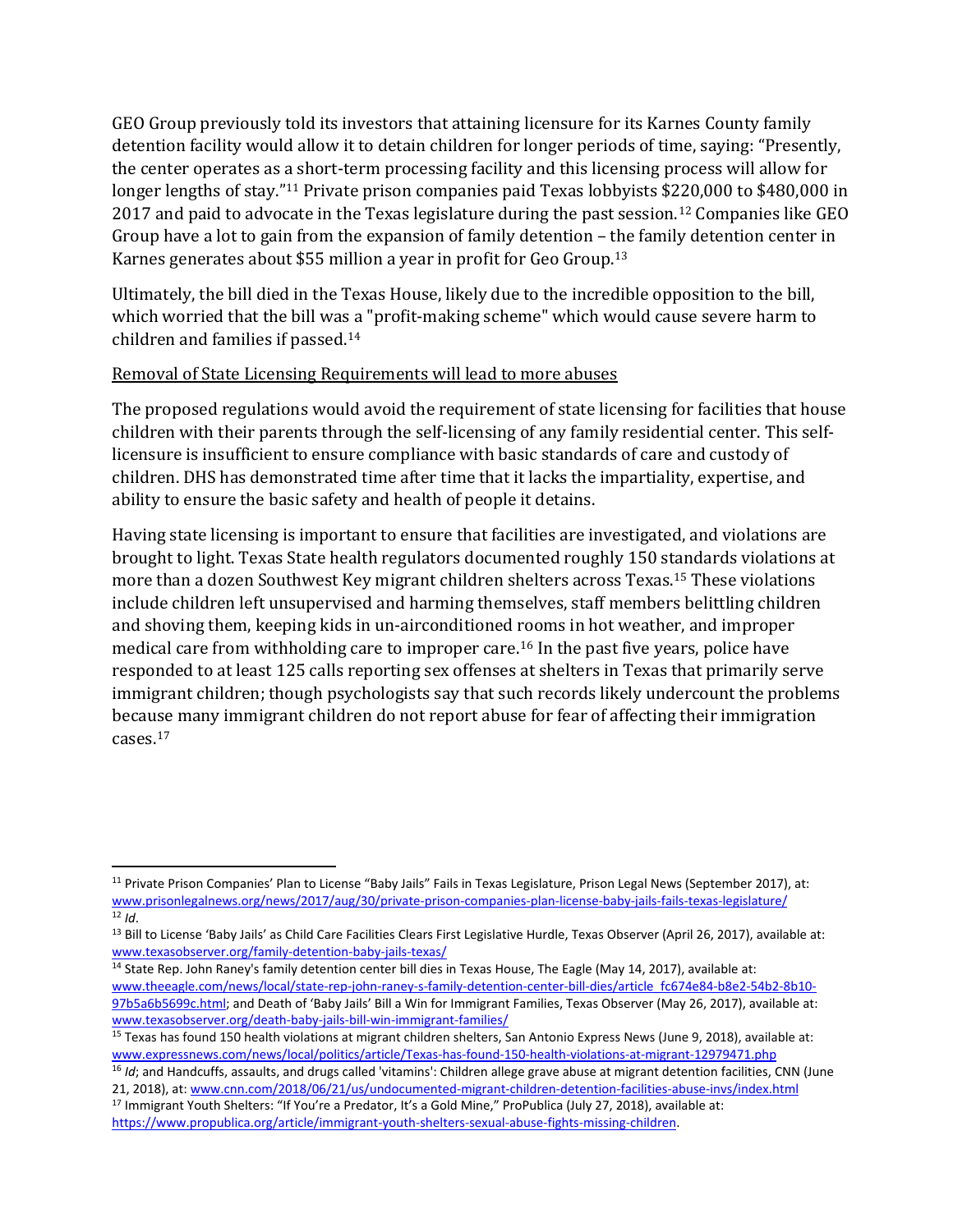Just south of Houston, the Shiloh Residential Treatment Center in Manvel, Texas, was recently ordered to remove children from its facility because it was using psychotropic drugs as a chemical straitjacket.[18](#page-4-0) Specifically, the allegations include the forced drugging of children, who were held down and injected with psychotropic drugs, as well as drugs administered in the guise of vitamins or under threats.[19](#page-4-1) Staff also mistreated the children – not allowing them to leave their rooms for water, often physically and violently preventing them from doing so.<sup>20</sup> These are not the first allegations at Shiloh: according the Texas state licensing reports, children in custody at Shiloh have complained of physical abuses and painful restraints for years.<sup>[21](#page-4-3)</sup>

State licensing is an important tool holding agencies accountable. An inspection of Immigration and Customs Enforcement (ICE) facilities conducted by the Office of Inspector General found that ICE's internal inspection and monitoring programs do not "ensure consistent compliance with detention standards, nor do they promote comprehensive deficiency corrections."[22](#page-4-4) In another independent study of ten visits to four family detention centers over four years, medical and psychiatric subject matter experts for the Department of Homeland Security's Office of Civil Rights and Civil Liberties (CRCL) found an "ongoing and future threat of harm to children posed by the current and proposed expansion of the family detention program."[23](#page-4-5)

Earlier this year, 18-month-old girl developed an infection and respiratory symptoms family detention center in Dilley, which ultimately led to her death. She died of viral pneumonitis six weeks after being released from the facility.<sup>24</sup> At the Karnes facility in 2017, a woman fleeing the Taliban with her two children attempted suicide due to depression. The dean of social work for the University of Texas commented that this deterioration of mental health is "not necessarily an intrinsic form of depression, based on brain chemicals or a longstanding depression ― it's what we call 'reactive.' It's related to the environment the person is in, especially over a long period of time."[25](#page-4-7)

<span id="page-4-0"></span><sup>&</sup>lt;sup>18</sup> Trump administration must stop giving psychotropic drugs to migrant children without consent judge rules, Washington Post (July 31, 2018) available at: https://www.washingtonpost.com/news/morning-mix/wp/2018/07/31/trump-administration-must-<br>seek-consent-before-giving-drugs-to-migrant-children-judge-rules/.

<span id="page-4-1"></span><sup>&</sup>lt;sup>19</sup> Judge Orders Government to Release Immigrant Children from Shiloh Shelter, Houston Public Media (July 31, 2018), available at: [https://www.houstonpublicmedia.org/articles/news/politics/immigration/2018/07/31/297985/judge-orders-removal-of-](https://www.houstonpublicmedia.org/articles/news/politics/immigration/2018/07/31/297985/judge-orders-removal-of-undocumented-immigrant-children-from-shiloh-shelter)

[undocumented-immigrant-children-from-shiloh-shelter;](https://www.houstonpublicmedia.org/articles/news/politics/immigration/2018/07/31/297985/judge-orders-removal-of-undocumented-immigrant-children-from-shiloh-shelter) and Migrant children sent to shelters with histories of abuse allegations, Reveal News from The Center for Investigative Reporting (June 20, 2018), available at:

[https://www.revealnews.org/article/migrant-children-sent-to-shelters-with-histories-of-abuse-allegations/,](https://www.revealnews.org/article/migrant-children-sent-to-shelters-with-histories-of-abuse-allegations/) and attached hereto as ("Shelters with histories of abuse allegations.pdf").

<span id="page-4-2"></span><sup>&</sup>lt;sup>20</sup> Judge Orders Government to Release Immigrant Children from Shiloh Shelter.

<span id="page-4-3"></span><sup>&</sup>lt;sup>21</sup> Federal agency's shelter oversight raises questions, Houston Chronicle (December 20, 2014), available at:<br>https://www.houstonchronicle.com/news/article/Federal-agency-s-shelter-oversight-raises-5969617.php.

<span id="page-4-4"></span><sup>&</sup>lt;sup>22</sup> Office of Inspector General, "ICE's Inspections and Monitoring of Detention Facilities Do Not Lead to Sustained Compliance or Systemic Improvements," OIG-18-67 (June 26, 2018), available at[: https://www.oig.dhs.gov/sites/default/files/assets/2018-](https://www.oig.dhs.gov/sites/default/files/assets/2018-06/OIG-18-67-Jun18.pdf) [06/OIG-18-67-Jun18.pdf,](https://www.oig.dhs.gov/sites/default/files/assets/2018-06/OIG-18-67-Jun18.pdf) and attached to this comment as "OIGReport\_06.26.18.pdf."

<span id="page-4-5"></span><sup>&</sup>lt;sup>23</sup> Doctors Congressional Disclosures, Scott Allen, MD and Pamela McPherson, MD (July 17, 2018) available at: [https://www.wyden.senate.gov/imo/media/doc/Doctors%20Congressional%20Disclosure%20SWC.pdf,](https://www.wyden.senate.gov/imo/media/doc/Doctors%20Congressional%20Disclosure%20SWC.pdf) and attached to this

<span id="page-4-6"></span>comment as "Senate\_whistleblowing\_caucus.pdf."<br><sup>24</sup> Report: Toddler died after contracting infection at ICE family detention facility, The Texas Tribune (August 27, 2018), available at: [https://www.texastribune.org/2018/08/27/toddler-died-ICE-custody-vice-news-dilley/.](https://www.texastribune.org/2018/08/27/toddler-died-ICE-custody-vice-news-dilley/)

<span id="page-4-7"></span><sup>&</sup>lt;sup>25</sup> Mother Locked in Family Detention Attempts Suicide To Free Her Kids, Huffpost (May 26, 2017), available at: [https://www.huffingtonpost.com/entry/mother-family-detention-suicide-attempt\\_us\\_59271267e4b062f96a34da5c.](https://www.huffingtonpost.com/entry/mother-family-detention-suicide-attempt_us_59271267e4b062f96a34da5c)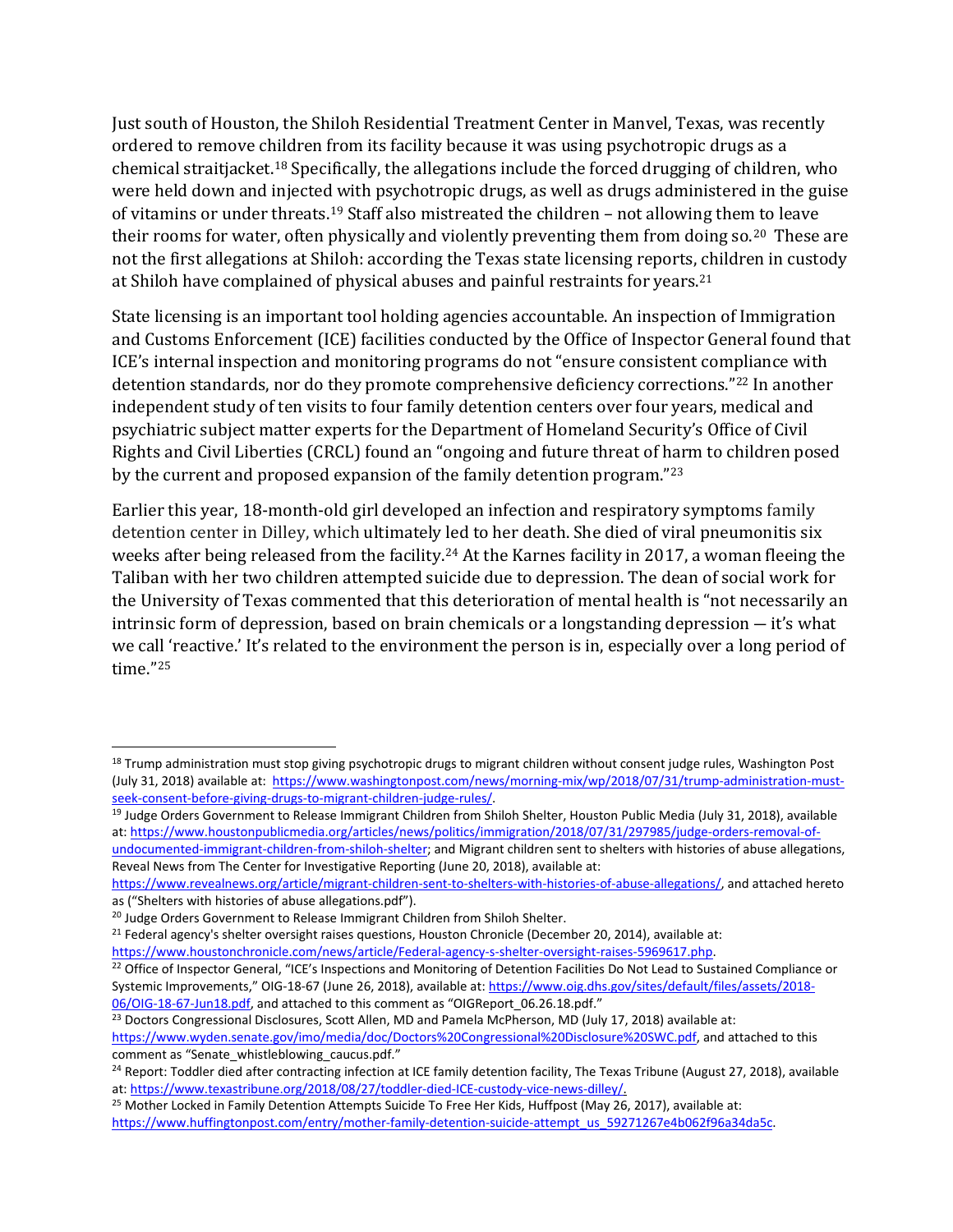In 2016, DHS convened an advisory committee to inform the agency how to improve family detention. The committee conducted a study and recommended that DHS [discontinue](https://www.ice.gov/sites/default/files/documents/Report/2016/ACFRC-sc-16093.pdf) the [practice](https://www.ice.gov/sites/default/files/documents/Report/2016/ACFRC-sc-16093.pdf) of family detention, and that such detention "is generally neither appropriate nor necessary for families – and that the separation of families for purposes of immigration enforcement or management are never in the best interest of children."[26](#page-5-0) DHS's own advisory committee has recognized that the detention of families, which the proposed regulations would further, is neither appropriate nor necessary.<sup>[27](#page-5-1)</sup>

# Detention is a deterrent to legal representation

The proposed rule's Sections 236.3(i)(4) and 410.402(c)(14) set out minimum standards for care of minors that recognize a right to counsel and access to attorney-client visits, yet the underlying purpose of the regulations – longer detention periods for families and children – raise significant barriers to access to counsel.

The importance of legal counsel is paramount. It is well documented that detention dramatically decreases an individual's access to legal counsel. Indeed, from 2007-2012**,** 69% of non-detained respondents in the Houston Immigration Court were represented as opposed to just 13% of detained respondents. [28](#page-5-2) Neither is a good figure, but the representation rate for detained individuals is particularly dismal. Studies have shown that immigrants who are represented are significantly more likely to win relief than those who go without representation.

A 2014 study found that detained immigrants with representation are three times more likely to win their deportation cases than those without attorneys.<sup>[29](#page-5-3)</sup> For asylum-seeking women and children, the [od](#page-5-4)ds of winning an asylum case increases fourteen-fold with legal representation than without.<sup>30</sup>

The most current research comes from the Vera Institute's analysis, released in November 2017, of the New York Immigration Family Unity Project (NYIFUP), which provides free legal representation to every detained immigrant who is a New York City resident. Vera found that in the first 3 years of the NYIFUP project, 48% of cases will end successfully for clients, meaning they will have the right to stay legally in the United States. This is a 1,100% increase from the observed 4% success rate of unrepresented cases before NYIFUP.<sup>[31](#page-5-5)</sup> Put another way, for every 12 people who received counsel, 11 would have been deported without the attorney that was provided through the NYIFUP program.

<span id="page-5-2"></span><span id="page-5-1"></span><sup>28</sup> Access to Counsel in Immigration Court, American Immigration Council (2016), available at:

<span id="page-5-3"></span>[https://www.americanimmigrationcouncil.org/sites/default/files/research/access\\_to\\_counsel\\_in\\_immigration\\_court.pdf.](https://www.americanimmigrationcouncil.org/sites/default/files/research/access_to_counsel_in_immigration_court.pdf) <sup>29</sup> Access to Justice for Immigrant Families and Communities Study of Legal Representation of Detained Immigrants in Northern California, Northern California Collaborative for Immigrant Justice (October 2014), available at:

[https://media.law.stanford.edu/organizations/clinics/immigrant-rights-clinic/11-4-14-Access-to-Justice-Report-FINAL.pdf.](https://media.law.stanford.edu/organizations/clinics/immigrant-rights-clinic/11-4-14-Access-to-Justice-Report-FINAL.pdf)<br><sup>30</sup> Data compiled for FY 2017 from TRAC: http://trac.syr.edu/phptools/immigration/nta/.

<span id="page-5-5"></span><span id="page-5-4"></span><sup>31</sup> Evaluation of the New York Immigrant Family Unity Project: Assessing the Impact of Legal Representation on Family and Community Unity, Vera Institute of Justice (November 2017), available at[: https://storage.googleapis.com/vera-web](https://storage.googleapis.com/vera-web-assets/downloads/Publications/new-york-immigrant-family-unity-project-evaluation/legacy_downloads/new-york-immigrant-family-unity-project-evaluation.pdf)[assets/downloads/Publications/new-york-immigrant-family-unity-project-evaluation/legacy\\_downloads/new-york-immigrant](https://storage.googleapis.com/vera-web-assets/downloads/Publications/new-york-immigrant-family-unity-project-evaluation/legacy_downloads/new-york-immigrant-family-unity-project-evaluation.pdf)[family-unity-project-evaluation.pdf.](https://storage.googleapis.com/vera-web-assets/downloads/Publications/new-york-immigrant-family-unity-project-evaluation/legacy_downloads/new-york-immigrant-family-unity-project-evaluation.pdf)

<span id="page-5-0"></span><sup>&</sup>lt;sup>26</sup> Recommendation 1-1, Report of the DHS Advisory Committee on Family Residential Centers (September 30, 2016), available at: [https://www.ice.gov/sites/default/files/documents/Report/2016/ACFRC-sc-16093.pdf,](https://www.ice.gov/sites/default/files/documents/Report/2016/ACFRC-sc-16093.pdf) and attached here as "FRC\_Report."  $\overline{27}$  *Id*.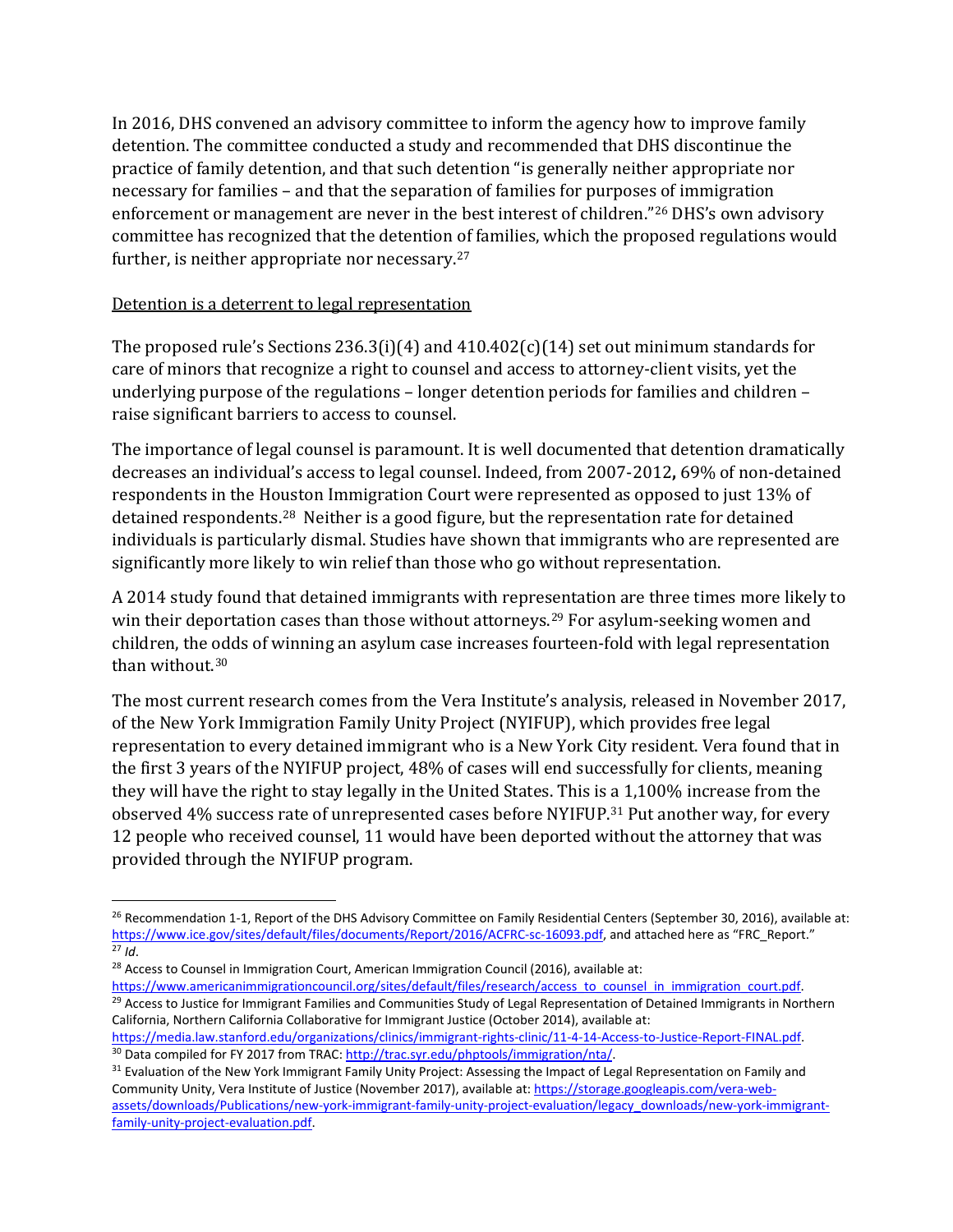It is fundamentally unjust for anyone living in the United States to face a judge without an attorney to help them navigate a complex legal system. Access to counsel is fundamental to our legal system, with the Constitution making clear the right to counsel for all – regardless of immigration status. The Supreme Court has been clear regarding the gravity of the liberty interest at stake for immigrants facing removal, characterizing deportation as a "'drastic measure.'" The Supreme Court has recognized that all immigrants are entitled to due process in removal proceedings, nevertheless, there is no right to free attorney at government expense.[32](#page-6-0) Immigration laws likewise recognize that, while immigrants are entitled to counsel of their choosing, the federal government is not obligated to pay for such counsel.[33](#page-6-1) For the vast majority of immigrants facing deportation, including children, federal law provides no clear path to a right to appointed counsel and most navigate the immigration system unrepresented, in clear violation of the United State's commitment to due process.

#### The cost to taxpayers is too high

The proposed rule is an unnecessary burden on taxpayers and a poor and wasteful use of resources. There are proven, effective alternatives to detention, which cost a mere fraction of family detention. The Center for American Progress estimates that, over a decade, the proposed rule would cost DHS at least \$2 billion and as much as \$12.9 billion. They estimate a cost between \$201 million and just under \$1.3 billion each year. These estimates include the annual costs from increased detention time that would be necessary under the rule as more children and parents are detained together for longer, as well as the start-up costs for DHS to build family detention centers.[34](#page-6-2)

Breaking with long-standing requirements, the Trump administration declined to estimate the potential costs of this rule.[35](#page-6-3) The administration argued there are too many factors – like the number of people kept in custody and average lengths of stay – to use for future projections. Yet private entities were able to do so through reasonable extrapolation and provide the financial ramifications of several possible scenarios. It is likely that by declining to estimate the costs, DHS was hoping to avoid additional scrutiny. CAP's most conservative estimate crosses the \$100 million threshold, over which a regulation is considered economically significant and triggers additional review and analysis – which the government declined to undertake. The high costs would render the proposal a "major rule" under the terms of the Congressional Review Act, triggering a Government Accountability Office (GAO) report prior to the rule's implementation and additional time before the rule takes effect. (The High Costs of the Proposed Flores Regulation, Center for American Progress). Given the extraordinarily high cost of implementation for these proposed regulations, this notice of proposed rule-making should not have gone forward without such reporting and additional time.

<span id="page-6-0"></span> <sup>32</sup> *Reno v. Flores*, 507 U.S. 292, 306 (1993) ("It is well established that the Fifth Amendment entitles aliens to due process of law in deportation proceedings").

<span id="page-6-1"></span><sup>33</sup> INA §240(b)(4)(A).

<span id="page-6-2"></span><sup>&</sup>lt;sup>34</sup> The High Costs of the Proposed Flores Regulation, Center for American Progress, (Oct. 19, 2018), available at: [https://www.americanprogress.org/issues/immigration/reports/2018/10/19/459412/high-costs-proposed-flores-regulation,](https://www.americanprogress.org/issues/immigration/reports/2018/10/19/459412/high-costs-proposed-flores-regulation) and attached here as "Flores\_Regs\_High\_Costs.pdf."

<span id="page-6-3"></span><sup>&</sup>lt;sup>35</sup> Executive Order no. 12866, "Regulatory Planning and Review" (1993), available at: [https://www.reginfo.gov/public/jsp/Utilities/EO\\_12866.pdf.](https://www.reginfo.gov/public/jsp/Utilities/EO_12866.pdf)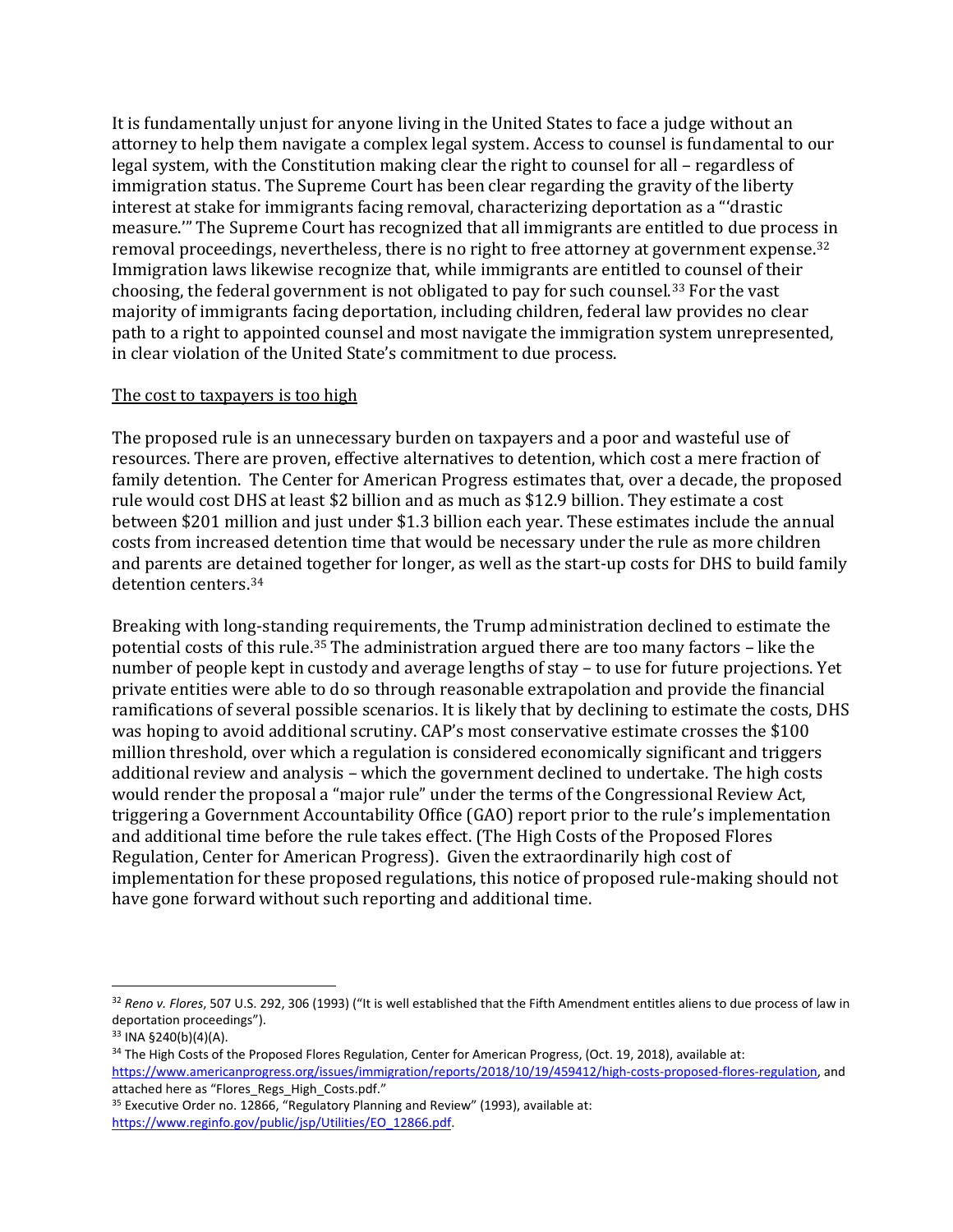Meanwhile, alternatives to detention cost far less than detention. DHS estimated that it costs \$319.37 per day for an individual in family detention, yet the estimated average cost per ATD participant was a mere \$4.50 per day for that same year.<sup>[36](#page-7-0)</sup> A GAO report found the daily rate of ATDs was less than 7% of that of detention; while a person is typically longer on ATDs than in detention, the cost of detention is still much higher than ATDs and does not reach parity until a person has been on A[TD](#page-7-1)s for over three years. The average length of ATD participation time is just under 13 months. <sup>37</sup> ICE's now terminated Family Case Management Program cost only \$36 per day per family.[38](#page-7-2) Lutheran Immigration and Refugee Service (LIRS) Family Placement Alternatives provided wrap-around case management services that included housing for families without support, orientations on compliance, access to legal representation and wrap-around case management. Even including housing costs, their program was significantly cheaper – it cost only \$50 a day for an entire family to receive housing and wrap-around services – a mere 6% of the over \$300 daily per person cost of family detention.[39](#page-7-3)

## Alternatives to detention are effective at assuring compliance with court hearings and orders

The administration sees a benefit in detaining families during the pendency of proceeding, alleging in the proposed rulemaking that "In many cases, families do not appear for immigration court hearings after being released from an FRC, and even when they do, many more fail to comply with the lawfully issued removal orders from the immigration courts and some families engage in dilatory legal tactics when ICE works to enforce those orders." (Supplementary Information (VI)(A)(4)). The data do not back up this allegation. Furthermore, there are several ways to ensure court appearances and compliance with court orders that do not share the high cost to taxpayers and the deleterious effects on children's health and well-being.

Failure to show up to court and comply with orders is not so great a problem as the government alleges. In fact, the majority of immigrants do show up to court. A 2016 study of immigration court data by the Transactional Records Access Clearinghouse (TRAC) at Syracuse University, found that the overall appearance rate for immigration court in 2015 was 76.6 percent. The report further concluded that "Court records so far demonstrate that the practical result of the release of increasing numbers of individuals on bond has not resulted in any significant increase in those who abscond and fail to show up for their immigration hearings. Trends, if anything, show declines."[40](#page-7-4)

Furthermore, there are several alternatives to detention to ensure court appearances and compliance with court orders that do not share the high cost to taxpayers and the deleterious effects on children's health and well-being. For over two decades, alternatives to detention

- <span id="page-7-0"></span><sup>36</sup> DHS ICE Congressional Justification for FY 2018 (ICE Budget Justification), pgs 128, 180, available at: [https://www.dhs.gov/sites/default/files/publications/CFO/17\\_0524\\_U.S.\\_Immigration\\_and\\_Customs\\_Enforcement.pdf.](https://www.dhs.gov/sites/default/files/publications/CFO/17_0524_U.S._Immigration_and_Customs_Enforcement.pdf) <sup>37</sup> United States Government Accountability Office, Alternatives to Detention, (Nov. 2014), available at: [http://www.gao.gov/assets/670/666911.pdf.](http://www.gao.gov/assets/670/666911.pdf)
- <span id="page-7-2"></span><span id="page-7-1"></span><sup>38</sup> ICE shutters detention alternative for asylum seekers, ABC News (June 9, 2017), available at: [http://abcnews.go.com/Politics/wireStory/ice-shuttersdetention-alternate-asylum-seekers-47931693.](http://abcnews.go.com/Politics/wireStory/ice-shuttersdetention-alternate-asylum-seekers-47931693)

<span id="page-7-3"></span><sup>39</sup> Family Placement Alternatives: Promoting Compliance with Compassion and Stability through Case Management Services, Lutheran Immigration and Refugee Service (April 2016), available at[: http://lirs.org/wp](http://lirs.org/wp-content/uploads/2016/04/LIRS_FamilyPlacementAlternativesFinalReport.pdf)[content/uploads/2016/04/LIRS\\_FamilyPlacementAlternativesFinalReport.pdf,](http://lirs.org/wp-content/uploads/2016/04/LIRS_FamilyPlacementAlternativesFinalReport.pdf) and attached here as

"Family\_placement\_alternatives.pdf."

<span id="page-7-4"></span><sup>40</sup> What Happens When Individuals Are Released On Bond in Immigration Court Proceedings?, TRAC (Sept. 14, 2016), available at: [http://trac.syr.edu/immigration/reports/438/.](http://trac.syr.edu/immigration/reports/438/)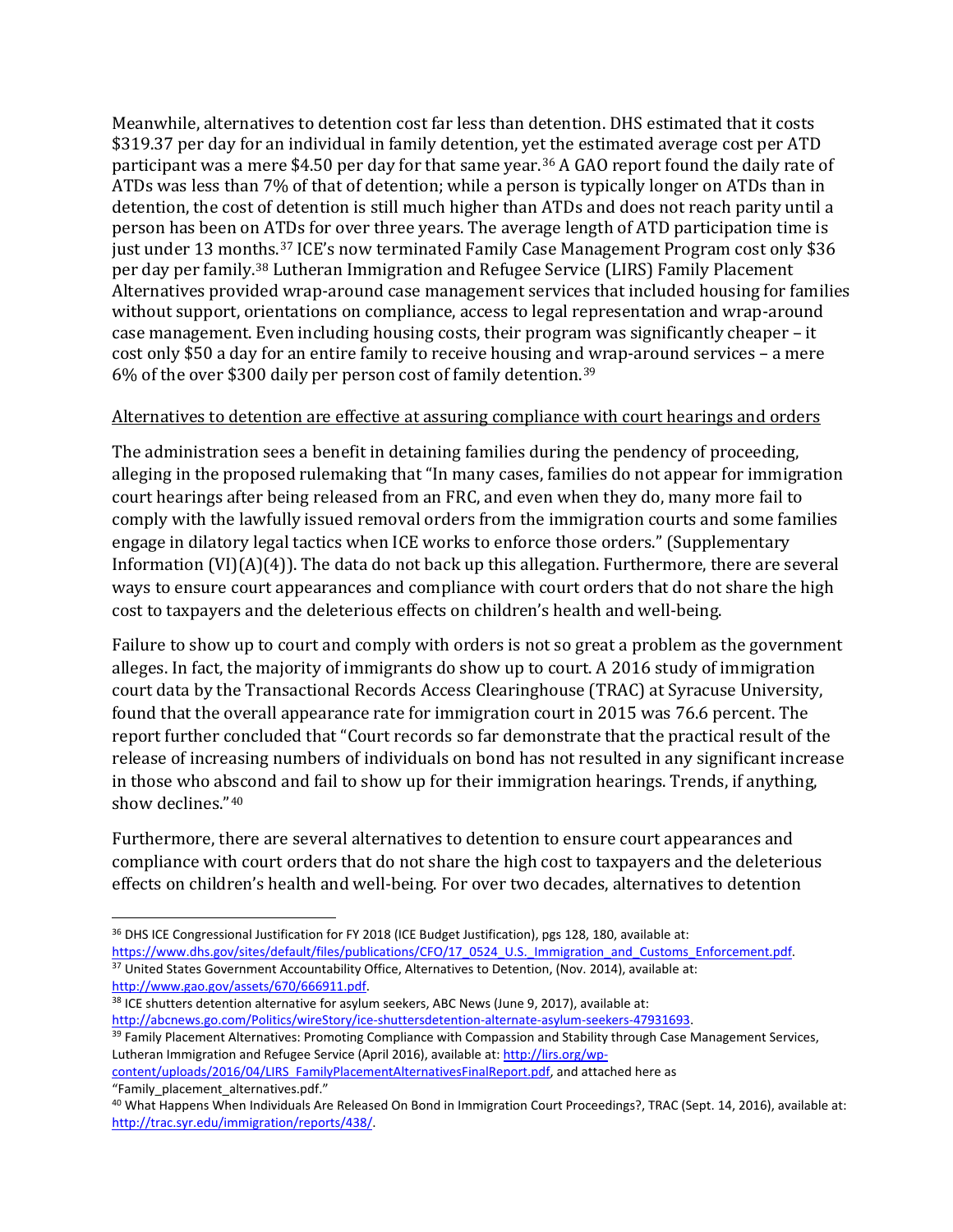(ATDs) programs have been incredibly effective at producing high rates of compliance with immigration check-ins, hearings, and removal orders. Over 95% of individuals on "full-service" ATDs, which include case management, appear for their final hearings.[41](#page-8-0) ICE's Family Case Management Program, in which families received caseworker support without having to wear an ankle monitor, indicated compliance rates of 99% [wit](#page-8-1)h court appearances, ICE appointments, and reported high compliance with removal orders. <sup>42</sup> Data from 2013 from BI, Inc., the private contractor who operated some of the government's full service ATD programming, showed a 99.6% immigration court appearance rate and 79.4% compliance with those ordered removed.<sup>[43](#page-8-2)</sup>

There are many more examples of high compliance rates for alternatives to detention programs. For instance, LIRS has provided community-based case management services to vulnerable immigrants and reported 97% compliance. A similar project from the U.S. Conference of Catholic Bishops (in partnership with ICE) ran an ATD program utilizing case management for vulnerable individuals without community ties and also reported a 97% appearance rate. Older programs run in partnership with the then Immigration and Naturalization Service (INS) had appearance rates from 91% to 97%.[44](#page-8-3) The Department's stated goal of ensuring attendance at immigration court hearings and compliance with final orders of removal can be met through other, more costeffective methods than the proposed regulations.

# Heightened standards on release for parole for children in expedited removal proceedings are expensive and detrimental to children

The proposed regulation amends 8 CFR 212.5 by removing an internal reference to the provisions that govern parole (8 CFR 235.3(b)) – this change means that children in expedited removal will be held to the same strict standard for release on parole as adults. However, Judge Gee has ruled that under 8 CFR 212.5 children subject to expedited removal may be considered for parole on a case-by-case basis for "urgent humanitarian reasons" or "significant public benefit" so long as the child is not a security or flight risk. This proposed regulation would remove this consideration and would limit release only for medical necessity or law enforcement need – a much higher standard. This regulation will lead to higher numbers of children being held for longer periods – in contravention of the spirit of the FSA, at higher cost to the taxpayers, and to the detriment of the health of the children detained.

# The proposed regulations make it easier to revoke the legal protections for unaccompanied children through continual redetermination of unaccompanied child status by DHS or DHHS

Immigrant minors who enter the country without a parent are labeled "unaccompanied alien children," a designation recognizing their vulnerability and affording them more legal protections than other immigrants: they are housed in child care facilities under DHHS rather

<span id="page-8-0"></span><sup>&</sup>lt;sup>41</sup> Alternatives to Detention, U.S. Government Accountability Office (Nov. 2014), at: [http://www.gao.gov/assets/670/666911.pdf.](http://www.gao.gov/assets/670/666911.pdf)<br><sup>42</sup> ICE shutters detention alternative for asylum-seekers.

<span id="page-8-2"></span><span id="page-8-1"></span><sup>43</sup> Alternatives to Immigration Detention: Less Costly and More Humane than Federal Lock Up, American Civil Liberties Union, FN9, available a[t https://www.aclu.org/other/aclu-fact-sheet-alternatives-immigration-detention-atd.](https://www.aclu.org/other/aclu-fact-sheet-alternatives-immigration-detention-atd)

<span id="page-8-3"></span><sup>44</sup> The Real Alternatives to Detention, Women's Refugee Commission, The American Immigration Lawyers Association, Lutheran Immigration and Refugee Service, National Immigrant Justice Center, and U.S. Conference of Catholic Bishops Migration and Refugee Services, available at[: https://www.womensrefugeecommission.org/images/zdocs/The-Real-Alternatives-to-Detention-](https://www.womensrefugeecommission.org/images/zdocs/The-Real-Alternatives-to-Detention-FINAL-06-27-17.pdf)[FINAL-06-27-17.pdf,](https://www.womensrefugeecommission.org/images/zdocs/The-Real-Alternatives-to-Detention-FINAL-06-27-17.pdf) and attached to this comment as "Real\_alternatives.pdf."